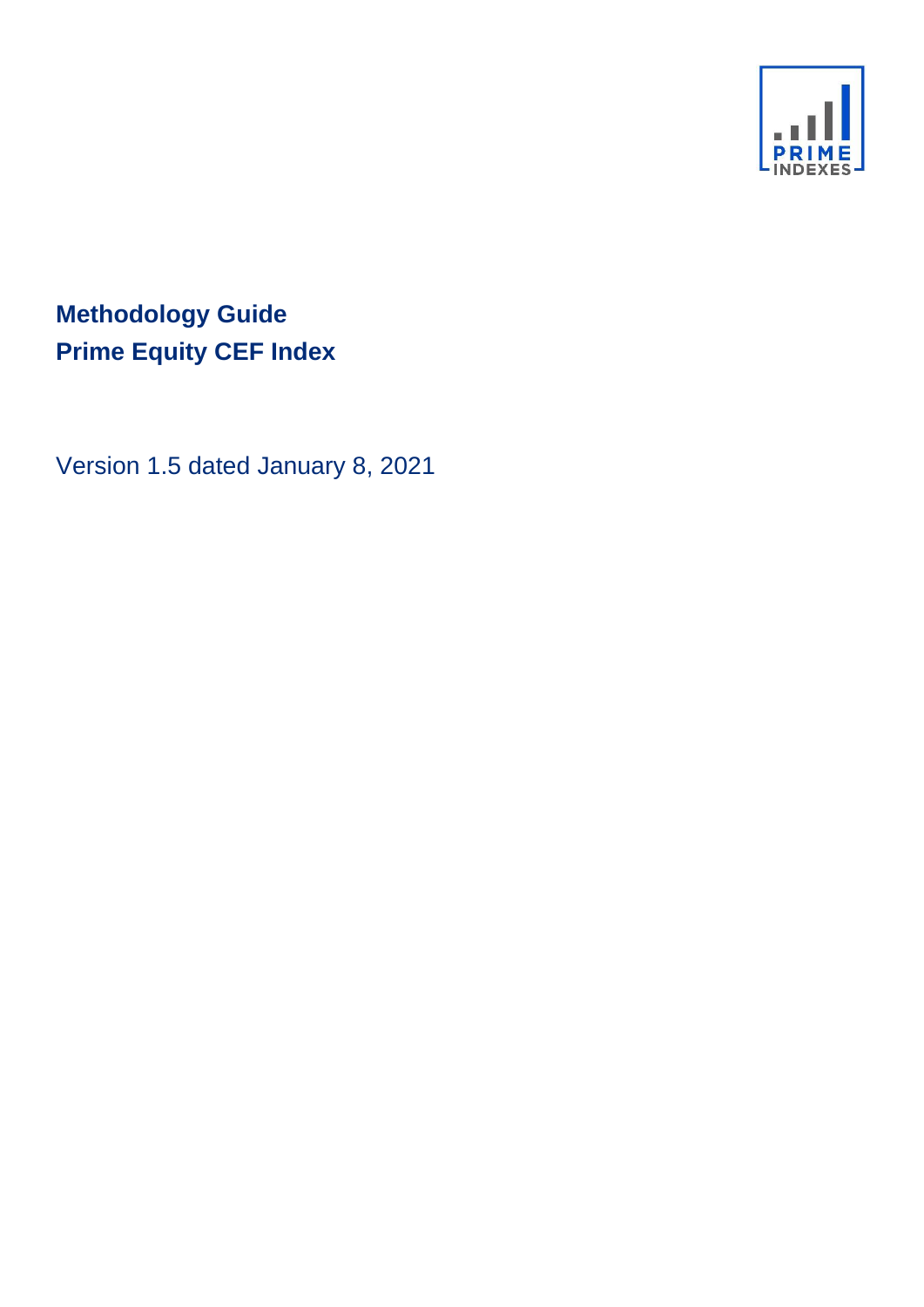# **Contents**

# **Introduction**

- **1 Index specifications**
- **1.1** Short name and ISIN
- **1.2** Initial value
- **1.3** Distribution
- **1.4** Prices and calculation frequency
- **1.5** Weighting
- **1.6** Decision-making bodies
- **1.7** Publication
- **1.8** Historical data
- **1.9** Licensing

# **2 Composition of the Index**

- **2.1** Selection of the index components
- **2.2** Ordinary adjustment
- **2.3** Extraordinary adjustment

# **3 Calculation of the Index**

- **3.1** Index formula
- **3.2** Accuracy
- **3.3** Adjustments
- **3.4** Dividends and other distributions
- **3.5** Corporate actions
- **3.6** Calculation of the Index in the event of a market disruption

# **4 Definitions**

# **5 Appendix**

- **5.1** Contact data
- **5.2** Calculation of the Index change in calculation method

This document contains the underlying principles regarding the structure and the operation of the Prime Equity CEF Index (the "Index")*.* Prime Indexes shall make every effort to implement these principles. Prime Indexes does not offer any explicit or tacit guarantee or assurance, neither pertaining to the results from the use of the Index nor the Index value at any certain point in time nor in any other respect. The Index is calculated and disseminated by Solactive AG and it strives to the best of its ability to ensure the correctness of the calculation. There is no obligation for Prime Indexes irrespective of possible obligations to issuers – to advise third parties, including investors and/or financial intermediaries, of any errors in the Index. The publication of the Index by Prime Indexes is not a recommendation for capital investment and does not contain any assurance or opinion of Prime Indexes regarding a possible investment in a financial instrument based on this Index.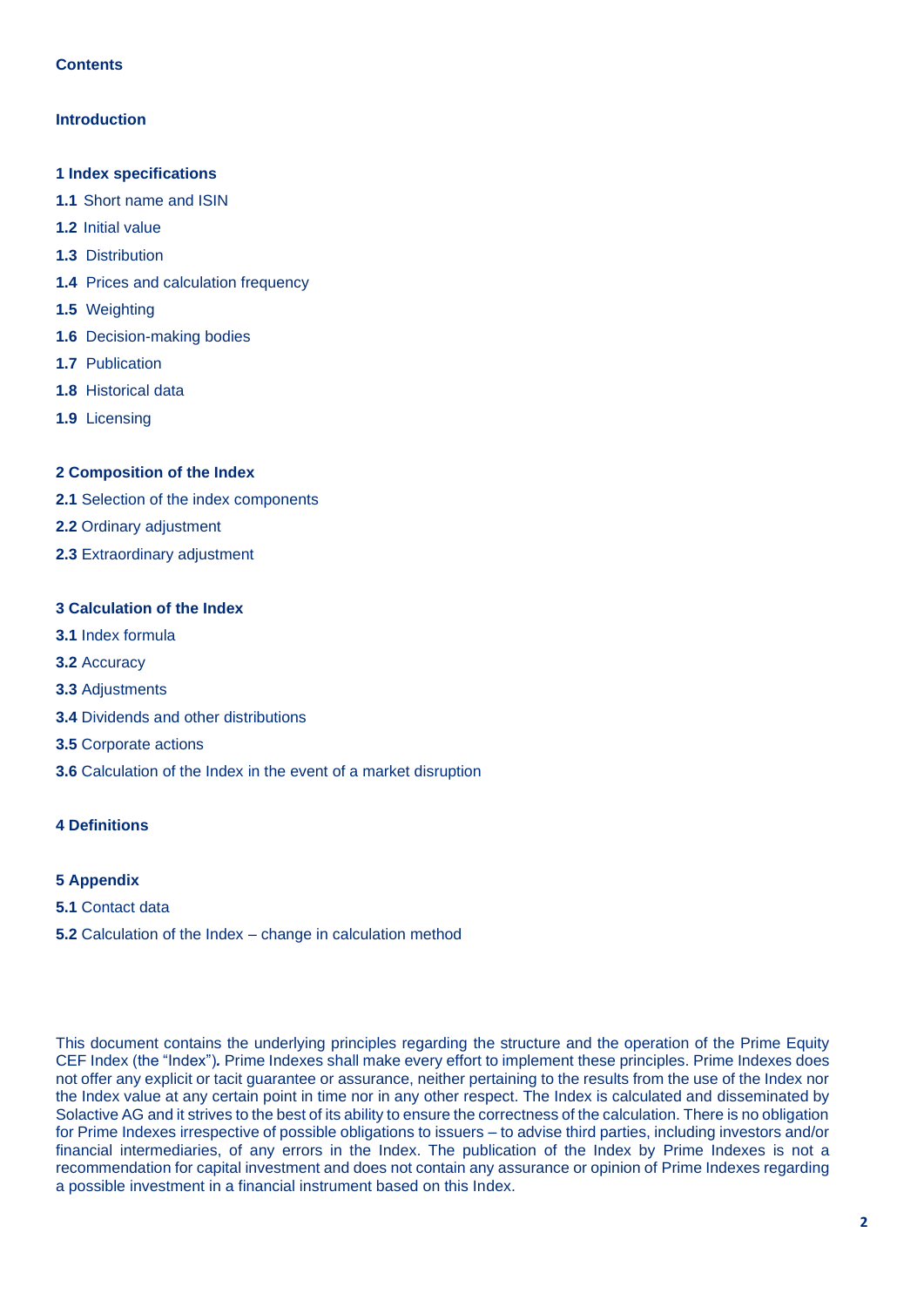## **Introduction**

This document is to be used as a guideline with regard to the composition, calculation and management of the Index**.** Any changes made to the guideline are initiated by the Committee specified in section 1.6. The Index is calculated and published by Solactive AG, on behalf of Prime Indexes. The name "Prime Indexes" is trademarked.

## **1 Index specifications**

The Prime Equity CEF Index (the **"**Index**"**) is an Index of Prime Indexes and is calculated and distributed by Solactive AG.

The index is designed to measure the performance of the twenty-five highest ranked equity Closed-End Funds ("CEF's") (together, the "Index Components") with a substantial allocation to stocks or other income generating securities, pay dividends, are listed in the United States, and that have satisfied the remaining eligibility requirements described herein. The CEF ranking algorithm is determined by the Prime Scoring and Selection Factors defined below.

There are three different versions of the index calculated and published by Solactive AG:

- Gross Total Return
- **Net Total Return**
- **Price Return**

The Index is published in US Dollars.

# **1.1 Short name and ISIN**

The Index is distributed under the following codes and symbols:

| <b>Name</b>                       | <b>Bloomberg</b>   | <b>Reuters</b> | <b>ISIN</b>         | <b>WKN</b>    |
|-----------------------------------|--------------------|----------------|---------------------|---------------|
| <b>Prime Equity CEF Index GTR</b> | <b>PECEF Index</b> | <b>PECEF</b>   | <b>DE000SLA2225</b> | <b>SLA222</b> |
| <b>Prime Equity CEF Index NTR</b> | <b>NA</b>          | .PECEFN        | DE000SLA2233        | <b>SLA223</b> |
| <b>Prime Equity CEF Index PR</b>  | <b>NA</b>          | <b>PECEFP</b>  | <b>DE000SLA2241</b> | <b>SLA224</b> |

#### **1.2 Initial value**

The Index is based on 100 at the close of trading on the start date, 6<sup>th</sup> February, 2017.

# **1.3 Distribution**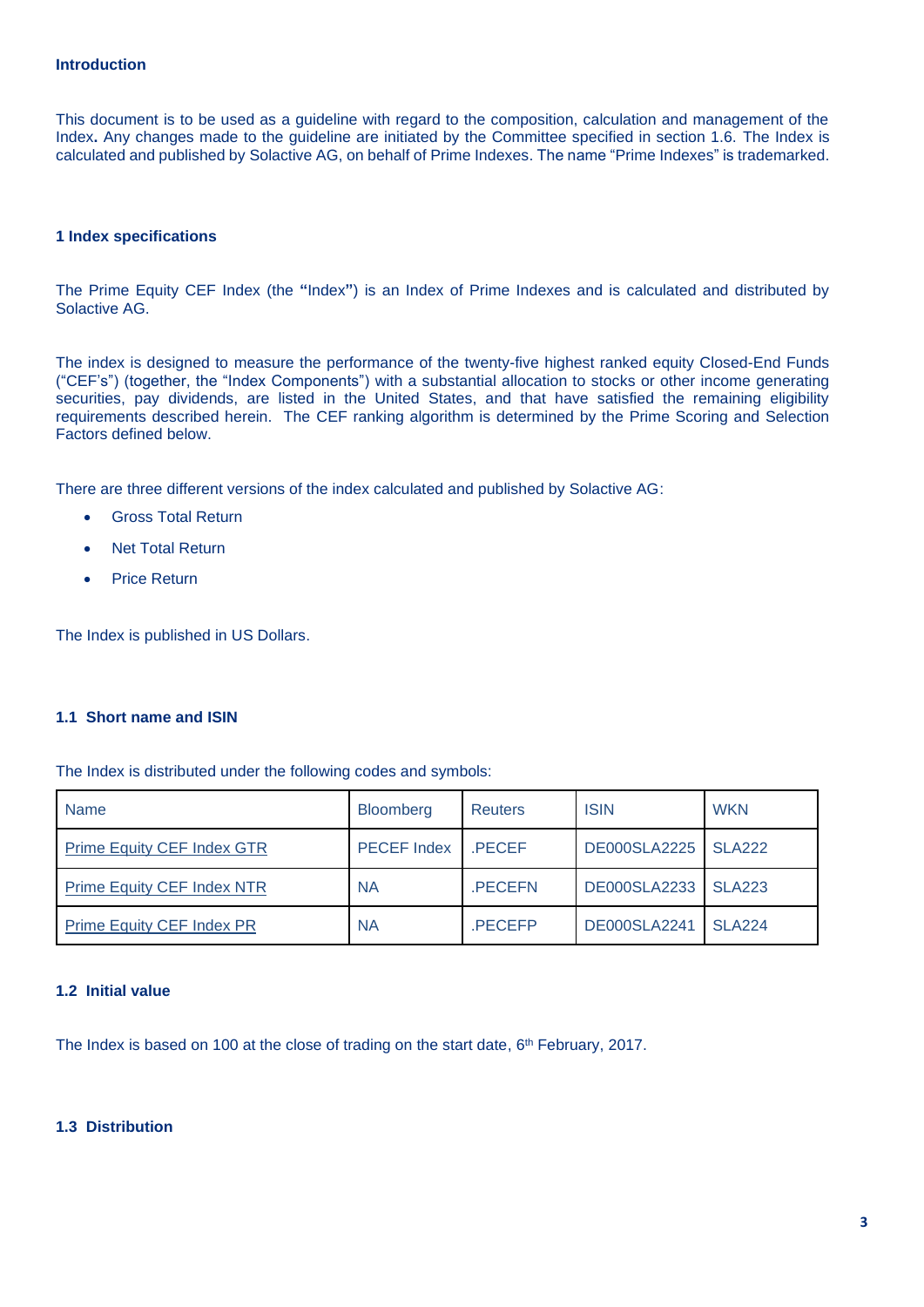The Index is published via the price marketing services of Boerse Stuttgart AG and is distributed to all affiliated vendors. Each vendor decides on an individual basis as to whether it will distribute/display the Index via its information systems.

## **1.4 Prices and calculation frequency**

The price of the Index is calculated on each Business Day based on the prices on the respective Exchanges on which the Index Components are listed. The most recent prices of all Index Components are used. Should there be no current price available on Reuters, the most recent price or the Trading Price on Reuters for the preceding Trading Day is used in the calculation.

The Index is calculated every Business Day from 9:00am to 10:30pm, CET. In the event that data cannot be provided to Reuters or to the pricing services of Boerse Stuttgart AG, then the Index cannot be distributed. Incorrect calculations or errors may be adjusted on a retrospective basis.

# **1.5 Weighting**

On each Selection Day each Index Component is weighted based on its Prime Score relative to the Prime Score of the other Index Components. Specifically, the scores of the twenty-five Index Components, as defined in the Prime Scoring and Selection Factors, are summed. Then, each Index Component's score is divided by the summed total to determine its respective weighting in the Index.

Each Index Component will be capped at a maximum weight of 15% at each Selection Day. Any Index Component that, as a result of its Prime Scoring and Selection Factors at the time of adjustment, would have a weighting greater than 15%, then that Index Component will have the difference between 15% and its indicated weight distributed amongst the other portfolio constituents proportionately.

If, at the time of the index reconstitution, any Index Component in a tracking investment product i) represents a net asset amount in that product that exceeds six times the three-month average daily value traded for the Index Component, and ii) all such components represent, in aggregate, more than 15% of the index weight, then Prime Indexes may reduce the combined weight to address regulatory requirements and liquidity concerns.

Prime Indexes may, at its own discretion, and in response to industry best practices and/or changing regulatory requirements, modify any part of this index methodology.

#### **1.6 Decision-making bodies**

A Committee composed of staff from Prime Indexes is responsible for decisions regarding the composition of the Index as well as any amendments to the rules (in this document referred to as the **"**Committee**"** or the **"**Index Committee**"**). The future composition of the Index is determined by the Committee on the Selection Days according to the procedure outlined in 2.1 of this document. The Committee shall also decide about the future composition of the Index, if any Extraordinary Events should occur and the implementation of any necessary adjustments.

Members of the Committee can recommend changes to the guideline and submit them to the Committee staff for approval.

# **1.7 Publication**

All specifications and information relevant for calculating the Index are made available on [http://www.primeindexes.com](http://www.primeindexes.com/) and sub-pages.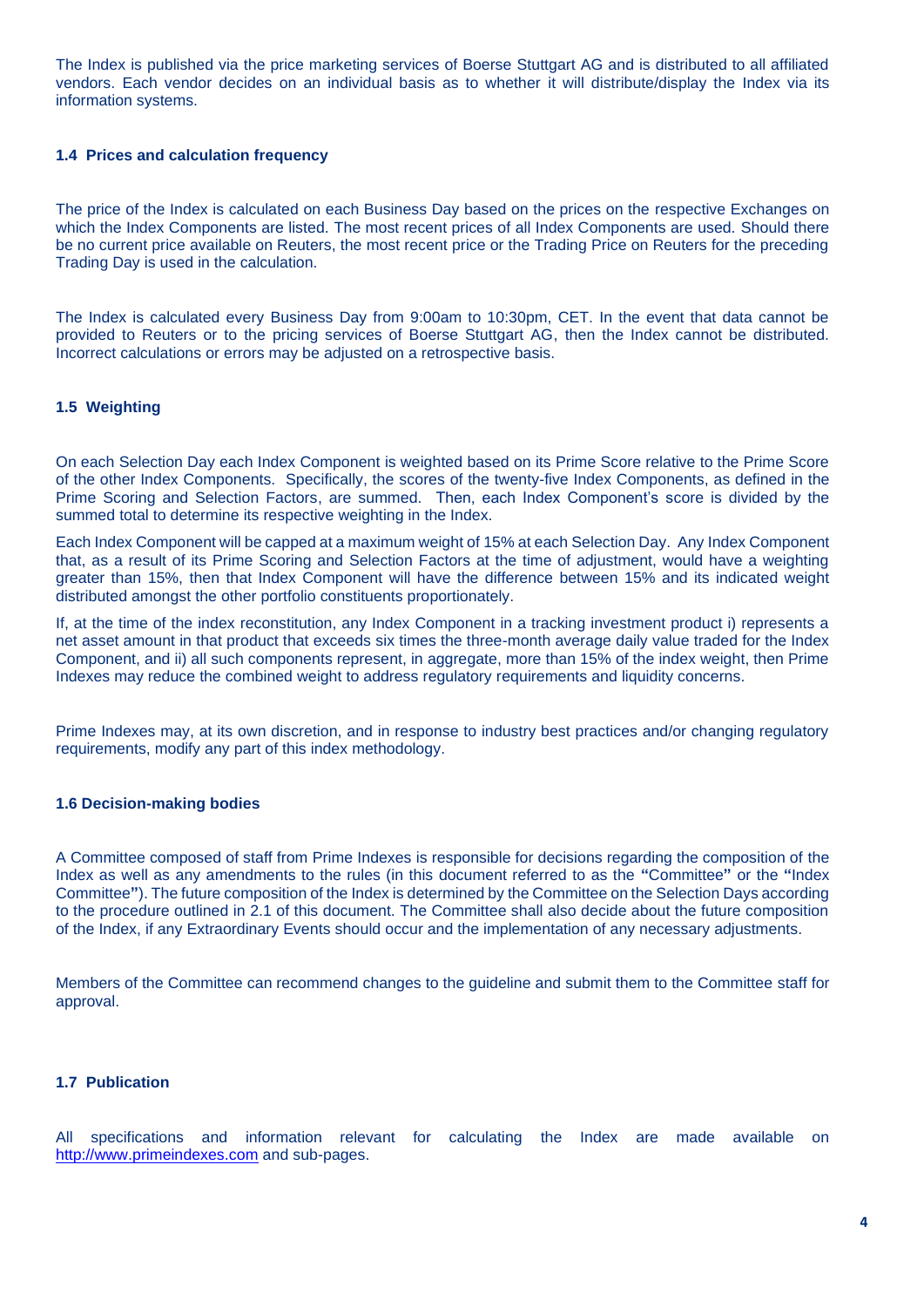# **1.8 Historical data**

Historical data will be maintained from the base date of the Index on 6<sup>th</sup> February, 2017.

# **1.9 Licensing**

Licences to use the Index as the underlying value for derivative instruments or investment products are issued to stock exchanges, banks, financial services providers and investment houses by Prime Indexes.

# **2 Composition of the Index**

# **2.1 Selection of the Index Components**

The initial composition of the Index as well as any ongoing adjustment is based on the following rules:

On the Selection Days, Prime Indexes defines its CEF Universe, a selection pool that satisfies the following eligibility requirements:

*Component Security Type Requirement:* Closed-End Fund ("CEF")

*Exchange Listing Requirement:* Primary listing on the NYSE ARCA, NASDAQ or BATS exchanges

*Liquidity Requirement:* \$1 million 3-Month Average Daily Value Traded

*Assets Under Management Requirement:* \$200 million or greater

*Distribution Frequency Requirement:* Monthly or quarterly

*CEF Focus Requirement:* CEFs eligible for inclusion include those with portfolios consisting of at least 80% in equities or other equity-related income generating securities.

After defining the CEF Universe, Prime Indexes applies the Prime Scoring and Selection Factors to determine the Index Components. The Prime Scoring and Selection Factors are as follows:

- 1. Prime Indexes ranks each CEF in the CEF Universe based on the following four factors:
	- a. Distribution Rate, in ascending order. The Distribution Rate is calculated by dividing the sum of the fund's trailing 12-month distributions paid, and not considered to be special or extraordinary by Prime Indexes, by the share price at the time of calculation
	- b. Premium/Discount Rate, in descending order. The Premium/Discount is calculated by fund share price premium/discount to net asset value ("NAV")
	- c. Total Expense Ratio, in descending order. Total Expense Ratio is defined as the total annual fund operating expenses, expressed as a percentage of the assets under management, as publicly disclosed by the fund
	- d. Liquidity Value, in ascending order. The Liquidity Value is defined as the average daily value of shares traded over the prior 3-month period, and calculated using the each day's closing share price and total shares traded, and then averaged over the time period.
- 2. Each of the individual ranks is then multiplied by a corresponding weighting percentage. The weighting percentages for each factor is as follows: Distribution Rate is assigned a 40% weight; Premium/Discount Rate is assigned a 40% weight; Total Expense Ratio is assigned a 10% weight, and; Liquidity Value is assigned a 10% weight.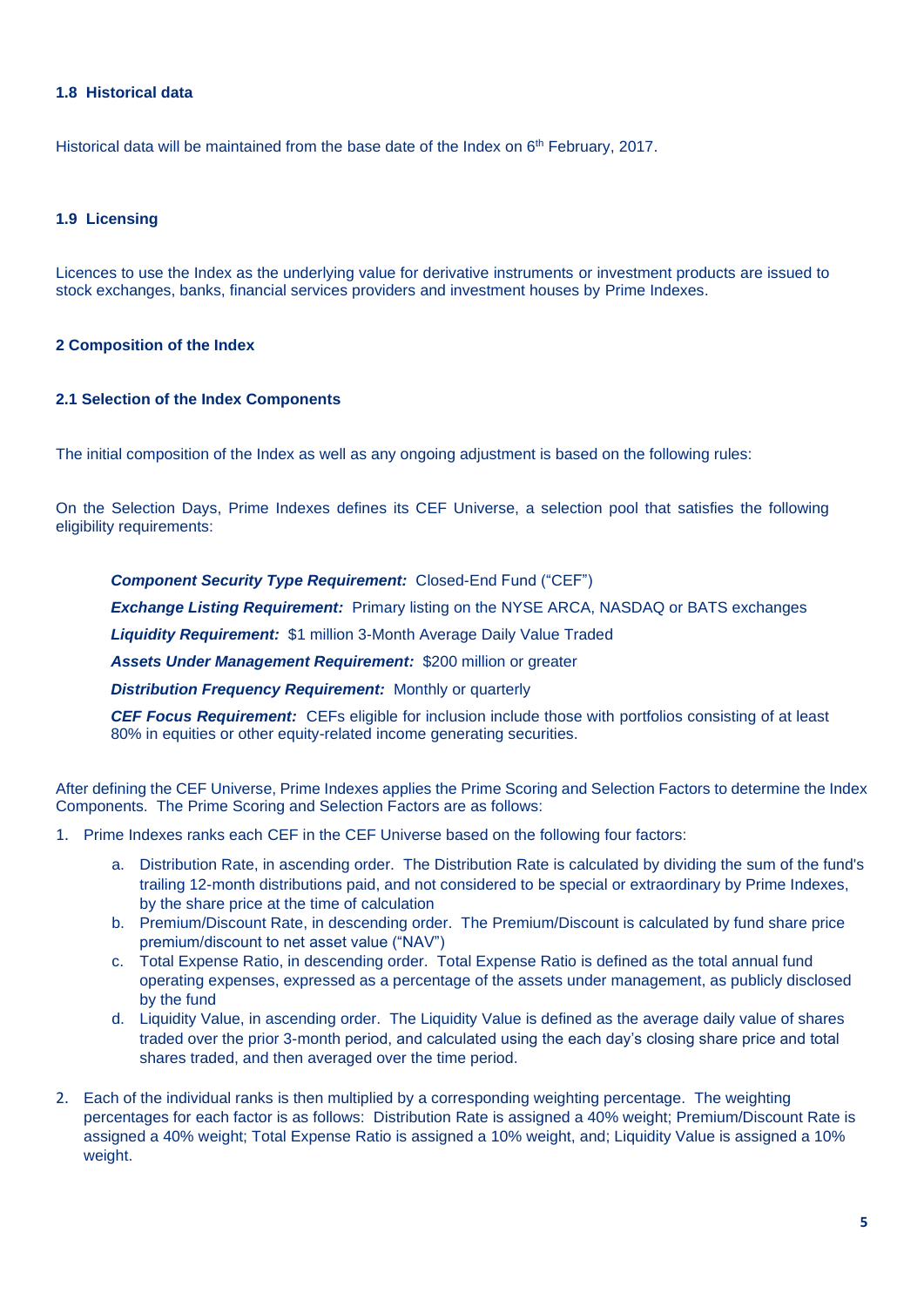After multiplying each of the rankings by their respective factors, the four factor-weighted ranks are then summed to compute a final score. The top twenty-five scoring CEFs are then selected for the Index Components. Any ties are broken by the higher Distribution Rate.

#### **2.2 Ordinary adjustment**

The composition of the Index is determined on the second Thursday in January or the next Business Day if this happens to be a non- Business Day (the "Selection Day").

The adjustments are made on the third Thursday of January or the next Business Day if this happens to be a non-Business Day (the "Adjustment Day") based on the Trading Prices of the Index Components on the Adjustment Day.

# **2.3 Extraordinary adjustment**

The Committee may, but is under no obligation to, substitute an Index Component with a successor Index Component upon the occurrence of an Extraordinary Event as determined by Prime Indexes. Any such successor Index Component shall be included in the Index after the close of business on the day when an Extraordinary Event has been determined by Prime Indexes.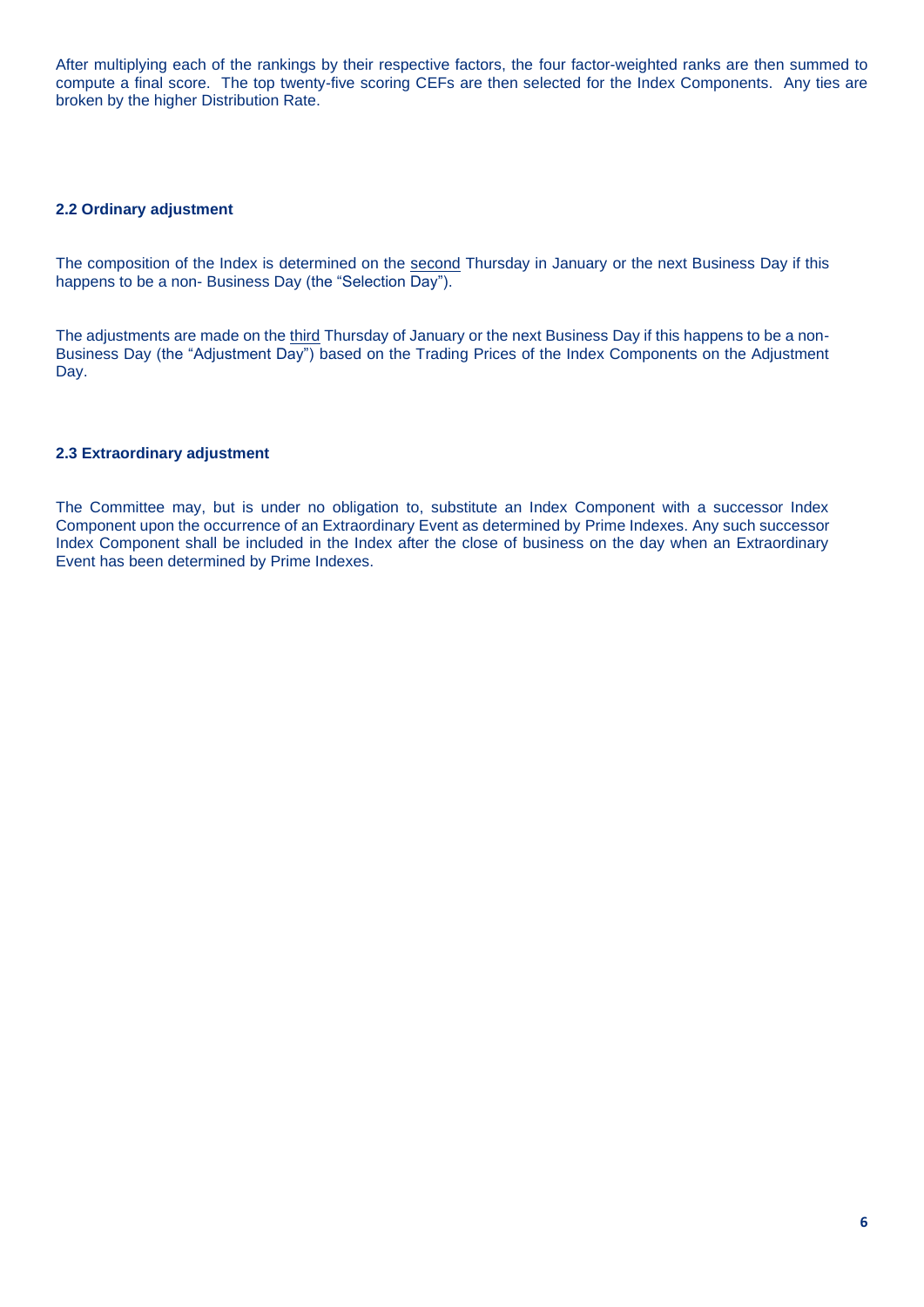# **3 Calculation of the Index**

## **3.1 Index formula**

The Index Value on a Business Day at the relevant time is calculated in accordance with the following formula:

$$
Index_{t} = \frac{\sum_{i=1}^{n} x_{i,t} * p_{i,t} * f_{i,t}}{D_{t}}
$$

with:

- = Number of Index Shares of the Index Component i on Trading Day t  $x_{i,t}$
- = Price of Index Component i on Trading Day t  $p_{i,t}$
- = Foreign exchange rate to convert the Price of Index Component i on Trading Day t into the Index **Currency**  $f_{i,t}$
- = Divisor on Trading Day t  $D_{t}$

The initial Divisor on the Start Date is calculated according to the following formula:

$$
D_{t} = \frac{\sum_{i=1}^{n} (p_{i,t} * f_{i,t} * x_{i,t})}{100}
$$

After the close of trading on each Adjustment Day t the new Divisor is calculated as follows:

$$
D_{t} = \frac{\sum_{i=1}^{n} (p_{i,t} * f_{i,t} * x_{i,t})}{Index_{t}}
$$

This Divisor is valid starting the immediately following Business Day.

# **3.2 Accuracy**

The value of the Index will be rounded to 4 decimal places.

The Number of Index Shares of the Index Components will be rounded to integers.

Trading Prices and foreign exchange rates will be rounded to six decimal places.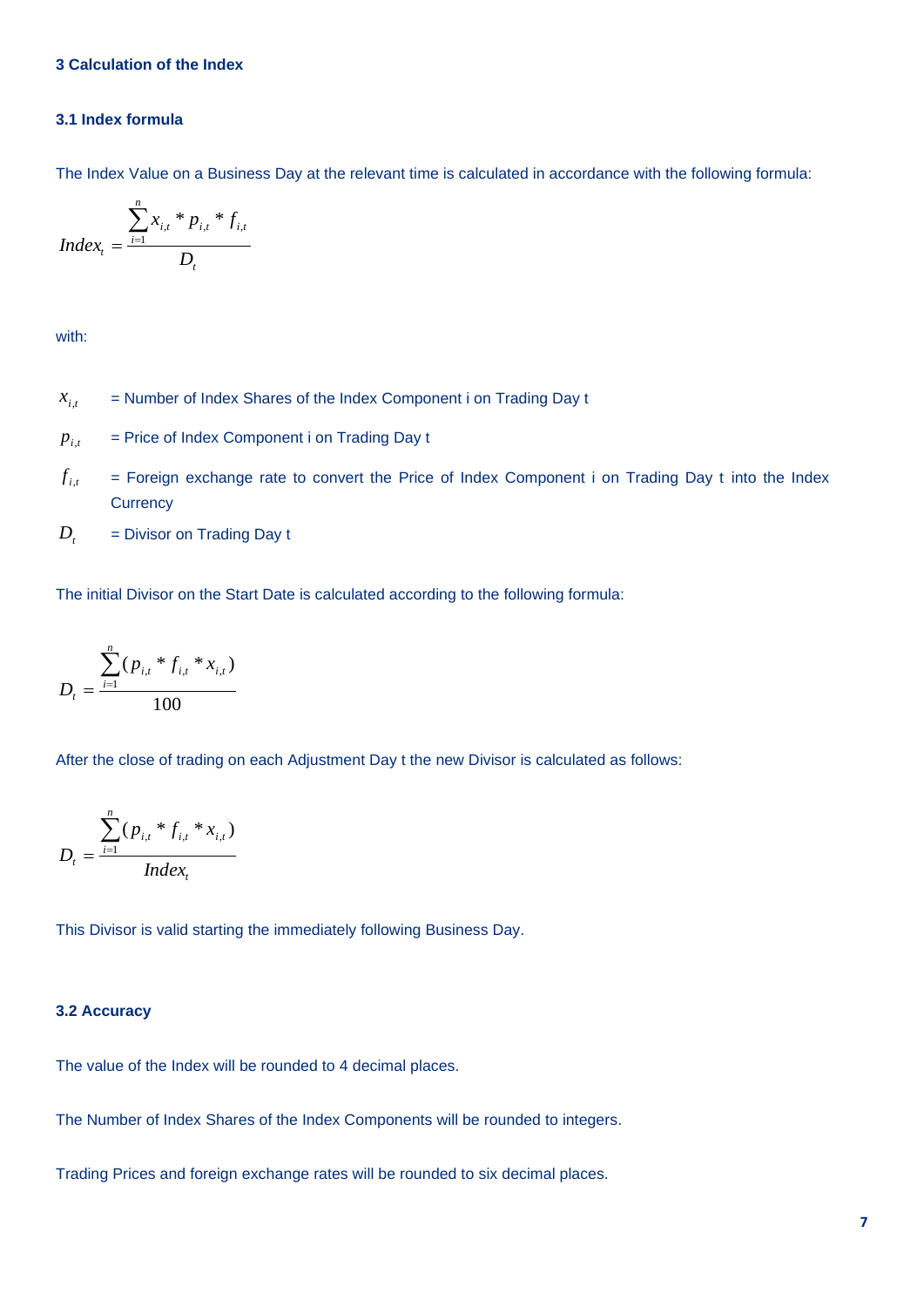# **3.3 Adjustments**

Indices need to be adjusted for systematic changes in prices once these become effective. This requires the new Number of Index Shares of the affected Index Component and the Divisor to be calculated on an ex-ante basis.

Following the Committee's decision, the Index is adjusted for distributions, capital increases and stock splits.

This procedure ensures that the first ex quote can be properly reflected in the calculation of the Index. This exante procedure assumes the general acceptance of the Index calculation formula as well as open access to the parameter values used. The calculation parameters are provided by the Index Calculator.

#### **3.4 Dividends and other distributions**

Dividend payments and other distributions are included in the Gross Total Return Index and Net Total Return Index. They cause an adjustment of the Divisor. The new Divisor is calculated as follows:

$$
D_{t+1} = D_t * \frac{\sum_{i=1}^n (p_{i,t} * f_{i,t} * x_{i,t}) - (x_{i,t} * y_{i,t} * g_{i,t})}{\sum_{i=1}^n (p_{i,t} * f_{i,t} * x_{i,t})}
$$

with

- = Price of Index Component i on Trading Day t *pi*,*t*
- = Foreign exchange rate to convert the Price of Index Component i on Trading Day t into the Index **Currency**  $f_{i,t}$
- = Number of Index Shares of the Index Component i on Trading Day t  $x_{i,t}$
- = Distribution of Index Component i with ex date t+1 multiplied by the Dividend Correction Factor  $y_{i,t}$
- = Foreign exchange rate to convert the amount of the distribution of Index Component i on Trading Day t into the Index Currency  $g_{i,t}$

= Divisor on Trading Day t  $D_t$ 

= Divisor on Trading Day t+1  $D_{t+1}$ 

#### **3.5 Corporate actions**

## **3.5.1 Principles**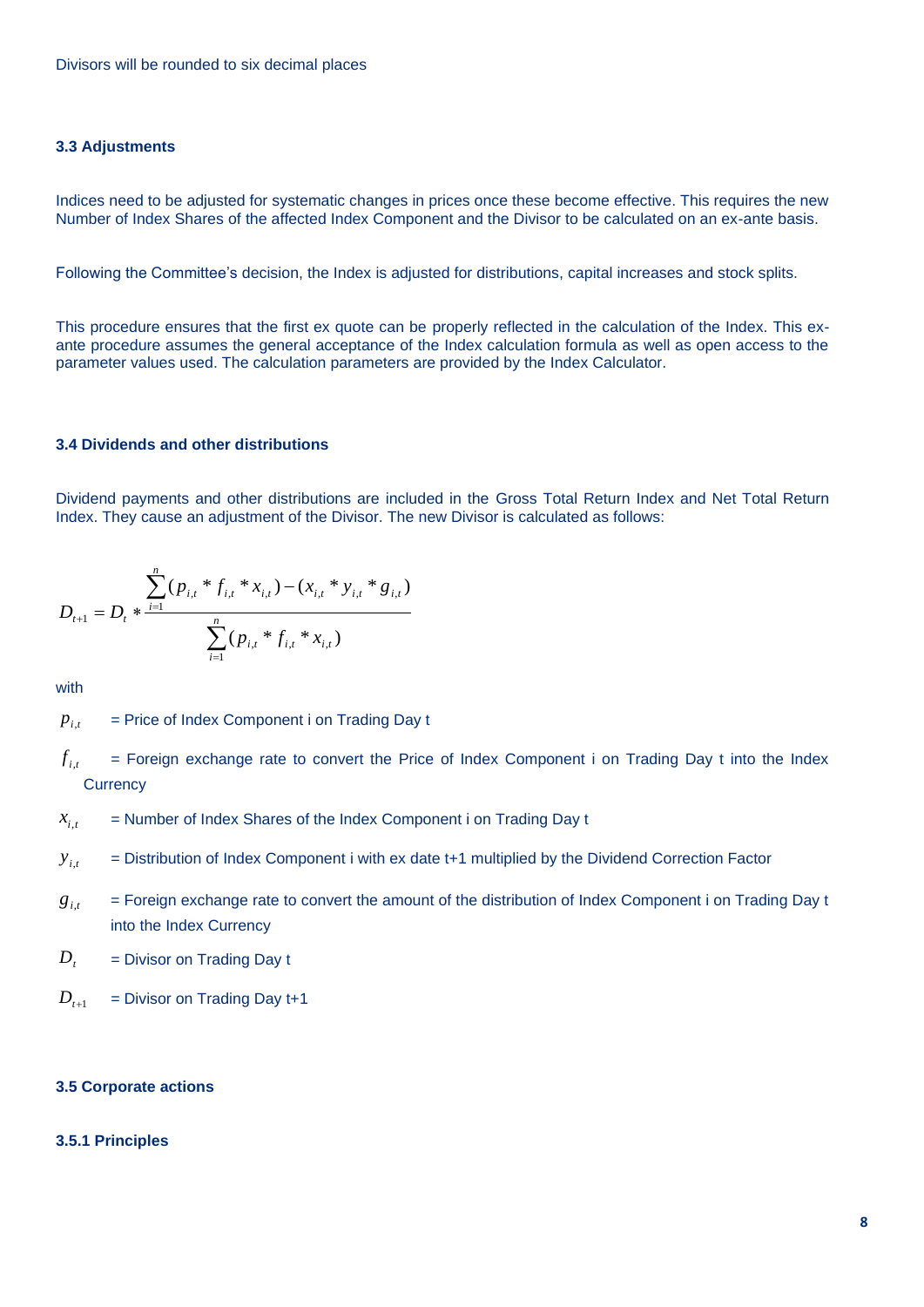Following the announcement by an issuer of Index Components of the terms and conditions of a corporate action the Index Calculator determines whether such corporate action has a dilutive, concentrative or similar effect on the price of the respective Index Component.

If this should be the case the Index Calculator shall make the necessary adjustments that are deemed appropriate in order to take into account the dilutive, concentrative or similar effect and shall determine the date on which this adjustment shall come into effect.

Amongst other things the Index Calculator can take into account is an adjustment made by an Affiliated Exchange as a result of the corporate action with regard to option and futures contracts on the respective share traded on this Affiliated Exchange.

# **3.5.2 Capital increases**

In the case of capital increases with ex date t+1 the Index is adjusted as follows:

$$
x_{i,t+1} = x_i * \frac{1+B}{1}
$$
 with:

 $x_{i,t+1}$  = Number of Index Shares of Index Component i on Trading Day  $t+1$  $x_{i,t}$  = Number of Index Shares of Index Component i on Trading Day t B = Shares received for every share held

$$
p_{i,t+1} = \frac{p_{i,t} + s * B}{1 + B}
$$
 with:

| <b>Di</b> ,t |  |  | = Price of Index Component i on Trading Day t |  |  |  |  |
|--------------|--|--|-----------------------------------------------|--|--|--|--|
|--------------|--|--|-----------------------------------------------|--|--|--|--|

 $p_{i,t+1}$  = Hypothetical Price of Index Component i on Trading Day  $t+1$ 

s = Subscription Price in the Index Component currency

$$
D_{t+1} = D_t * \frac{\sum_{i=1}^n (p_{i,t} * f_{i,t} * x_{i,t}) + \sum_{i=1}^n \left[ (x_{i,t+1} * p_{i,t+1} * f_{i,t}) - (x_{i,t} * p_{i,t} * f_{i,t}) \right]}{\sum_{i=1}^n (p_{i,t} * f_{i,t} * x_{i,t})}
$$

with

= Price of Index Component i on Trading Day t  $p_{i,t}$ 

- = Foreign exchange rate to convert the Price of Index Component i on Trading Day t into the Index **Currency**  $f_{i,t}$
- = Number of Index Shares of the Index Component i on Trading Day t  $x_{i,t}$
- = Hypothetical price of Index Component i on Trading Day t+1  $p_{i,t+1}$
- = Number of Index Shares of the Index Component i on Trading Day t+1  $x_{i,t+1}$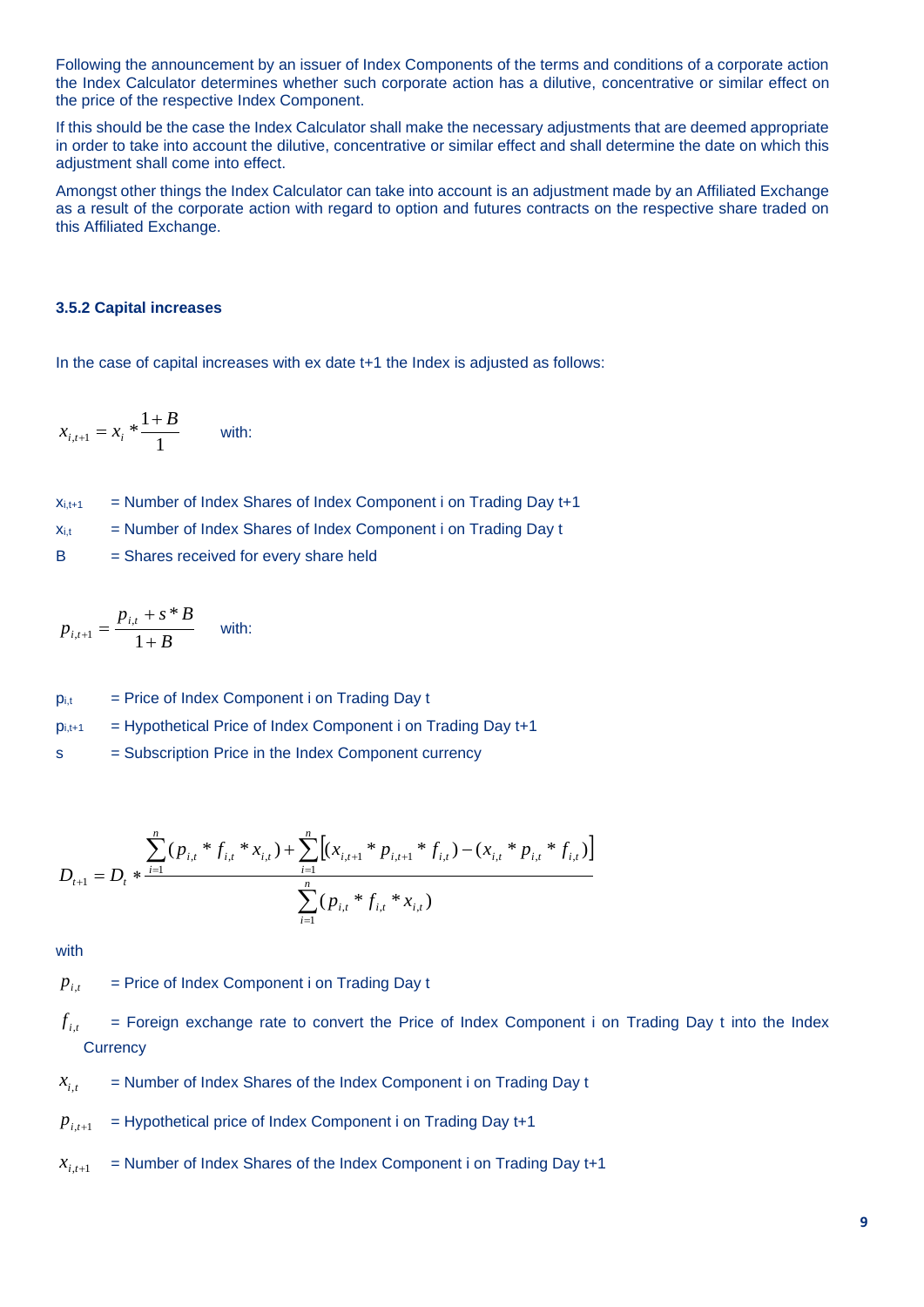= Divisor on Trading Day t  $D_t$ 

= Divisor on Trading Day t+1  $D_{t+1}$ 

# **3.5.3 Share splits**

In the case of share splits with ex date on Trading Day t+1 it is assumed that the prices change in ratio of the terms of the split. The new Number of Index Shares is calculated as follows:

 $x_{i,t+1} = x_{i,t} * B$ 

| $X_{i,t}$ | = Number of Index Shares of the affected Index Component on Trading Day t |  |  |  |  |
|-----------|---------------------------------------------------------------------------|--|--|--|--|
|-----------|---------------------------------------------------------------------------|--|--|--|--|

 $x_{i,t+1}$  = Number of Index Shares of the affected Index Component on Trading Day  $t+1$ 

B = Shares after the share split for every share held before the split

#### **3.5.4 Component distributions**

In the case of component distributions with ex date on Trading Day t+1 it is assumed that the prices change according to the terms of the distribution. The new Number of Index Shares is calculated as follows:

 $x_{i}$ <sub> $i+1$ </sub> =  $x_{i}$ <sup>\*</sup>  $(1+B)$ 

- $x_{i,t}$  = Number of Index Shares of the affected Index Component on Trading Day t
- $x_{i,t+1}$  = Number of Index Shares of the affected Index Component on Trading Day  $t+1$
- B = Shares received for every share held

#### **3.6 Calculation of the Index in the event of a Market Disruption Event**

The Index is not calculated in the event of a Market Disruption Event or Force Majeure Event. If the Market Disruption Event or Force Majeure Event continues over a period of eight Trading Days, then the Committee will determine the necessary action (including but not limited to taking into account the market conditions prevailing at this point in time, the last quoted Trading Price for each of the Index Components as well as any other conditions that it deems relevant for calculating the Index value) such that the affected securities resulting from the Market Disruption Event are no longer causing such disruption to occur.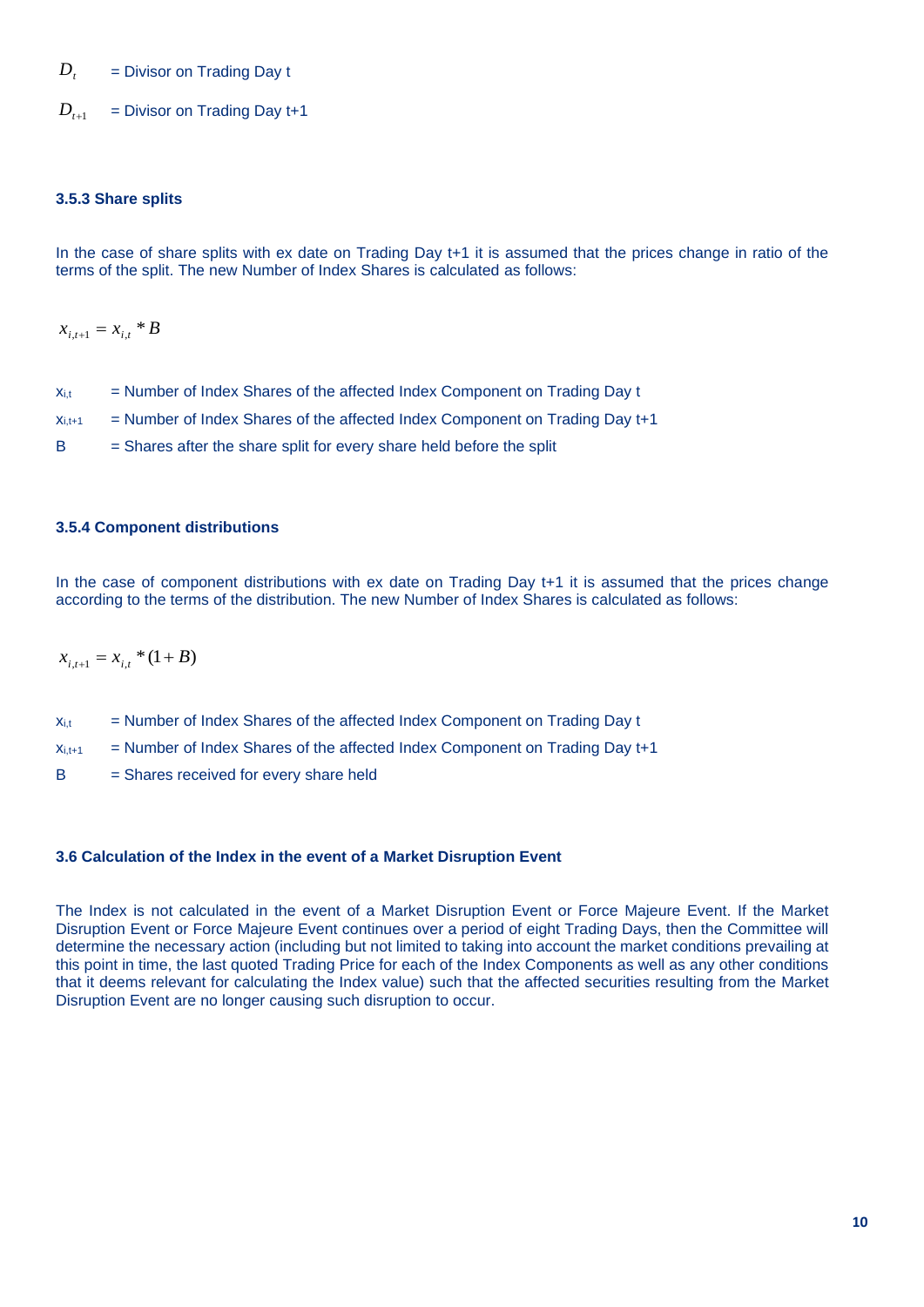# **4. Definitions**

**"Index Universe"** in respect of a Selection Day are companies that fulfill the following criteria:

*Component Security Type Requirement:* Closed-End Fund ("CEF") *Exchange Listing Requirement:* Primary listing on the NYSE ARCA, NASDAQ or BATS exchanges *Liquidity Requirement:* \$1 million 3-Month Average Daily Value Traded *Assets Under Management Requirement:* \$200 million or greater *Distribution Frequency Requirement: Monthly or quarterly* 

*CEF Focus Requirement:* CEFs eligible for inclusion include those with stated objective of investing in equity securities with a substantial allocation to US companies.

**"Number of Shares"** is in respect of an Index Component and any given Business Day the number or fraction of shares included in the Index. It is calculated for any Index Component as the ratio of (A) the Percentage Weight of an Index Component multiplied by the Index value and (B) its Trading Price.

**"Percentage Weight"** of an Index Component is the ratio of its Trading Price multiplied by its Number of Shares divided by the Index value.

**"Dividend Correction Factor"** is calculated as 1 minus the applicable withholding tax rate and/or other applicable tax rate currently prevalent in the respective country.

In particular an **"Extraordinary Event"** is

- a Merger
- a Takeover bid
- a delisting
- the Nationalisation of a company
- Insolvency.

The Trading Price for this Index Component on the day the event came into effect is the last available market price for this Index Component quoted on the Exchange on the day the event came into effect (or, if a market price is not available for the day the event came into effect, the last available market price quoted on the Exchange on a day specified as appropriate by the Index Calculator), as determined by the Index Calculator, and this price is used as the Trading Price of the particular Index Component until the end of the day on which the composition of the Index is next set.

In the event of the Insolvency of an issuer of an Index Component the Index Component shall remain in the Index until the next Adjustment Day. As long as a market price for the affected Index Component is available on a Business Day, this shall be applied as the Trading Price for this Index Component on the relevant Business Day, as determined in each case by the Index Calculator. If a market price is not available on a Business Day the Trading Price for this Index Component is set to zero. The Committee may also decide to eliminate the respective Index Component at an earlier point in time prior to the next Adjustment Day. The procedure in this case is identical to an elimination due to and Extraordinary Event.

An Index Component is **"delisted"** if the Exchange announces pursuant to the Exchange regulations that the listing of, the trading in or the issuing of public quotes on the Index Component at the Exchange has ceased immediately or will cease at a later date, for whatever reason (provided delisting is not because of a Merger or a Takeover bid), and the Index Component is not immediately listed, traded or quoted again on an exchange, trading or listing system, acceptable to the Index Calculator.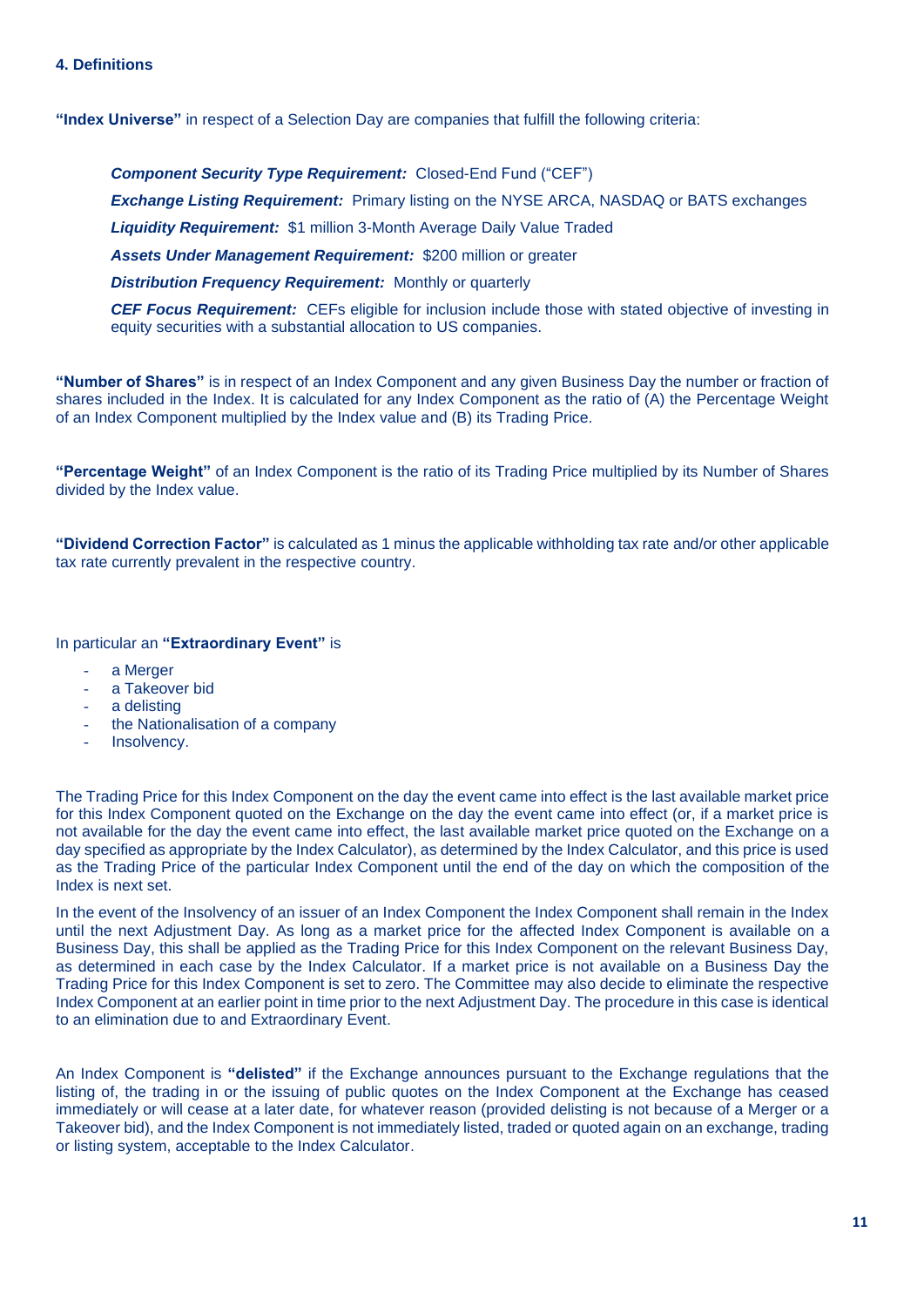**"Insolvency"** occurs with regard to an Index Component if (A) all shares of the respective issuer must be transferred to a trustee, liquidator, insolvency administrator or a similar public officer as result of a voluntary or compulsory liquidation, insolvency or winding-up proceedings or comparable proceedings affecting the issuer of the Index Components or (B) the holders of the shares of this issuer are legally enjoined from transferring the shares.

A **"Takeover bid"** is a bid to acquire, an exchange offer or any other offer or act of a legal person that results in the related legal person acquiring as part of an exchange or otherwise more than 10% and less than 100% of the voting shares in circulation from the issuer of the Index Component or the right to acquire these shares, as determined by the Index Calculator based on notices submitted to public or self-regulatory authorities or other information considered by the Index Calculator to be relevant.

With regard to an Index Component a **"Merger"** is

- (i) a change in the security class or a conversion of this share class that results in a transfer or an ultimate definite obligation to transfer all the shares in circulation to another legal person,
- (ii) a merger (either by acquisition or through forming a new structure) or a binding obligation on the part of the issuer to exchange shares with another legal person (except in a merger or share exchange under which the issuer of this Index Component is the acquiring or remaining company and which does not involve a change in security class or a conversion of all the shares in circulation),
- (iii) a takeover offer, exchange offer, other offer or another act of a legal person for the purposes of acquiring or otherwise obtaining from the issuer 100% of the shares issued that entails a transfer or the irrevocable obligation to transfer all shares (with the exception of shares which are held and controlled by the legal person), or
- (iv) a merger (either by acquisition or through forming a new structure) or a binding obligation on the part of the issuer of the share or its subsidiaries to exchange shares with another legal person, whereby the issuer of the share is the acquiring or remaining company and it does not involve a change in the class or a conversion of the all shares issued, but the shares in circulation directly prior to such an event (except for shares held and controlled by the legal person) represent in total less than 50% of the shares in circulation directly subsequent to such an event.

The **"Merger Date"** is the date on which a Merger is concluded or the date specified by the Index Calculator if such a date cannot be determined under the law applicable to the Merger.

**"Nationalisation"** is a process whereby all shares or the majority of the assets of the issuer of the shares are nationalised or are expropriated or otherwise must be transferred to public bodies, authorities or institutions.

**"Exchange"** is, in respect of Index and every Index Component, the respective primary exchange where the Index Component has its primary listing. The Committee may decide to declare a different stock exchange the "Exchange" for trading reasons, even if the company is only listed there via a Stock Substitute.

**"Stock Substitute"** includes in particular American Depository Receipts (ADR) and Global Depository Receipts (GDR).

With regard to an Index component (subject to the provisions given above under "Extraordinary Events") the **"Trading Price**" in respect of a Trading Day is the closing price on this Trading Day determined in accordance with the Exchange regulations. If the Exchange has no closing price for an Index Component, the Index Calculator shall determine the Trading Price and the time of the quote for the share in question in a manner that appears reasonable to him.

A **"Trading Day**" is in relation to the Index or an Index Component a Trading Day on the Exchange (or a day that would have been such a day if a market disruption had not occurred), excluding days on which trading may be ceased prior to the normal Exchange closing time. The Index Calculator is ultimately responsible as to whether a certain day is a Trading Day with regard to the Index or an Index Component or in any other connection relating to this document.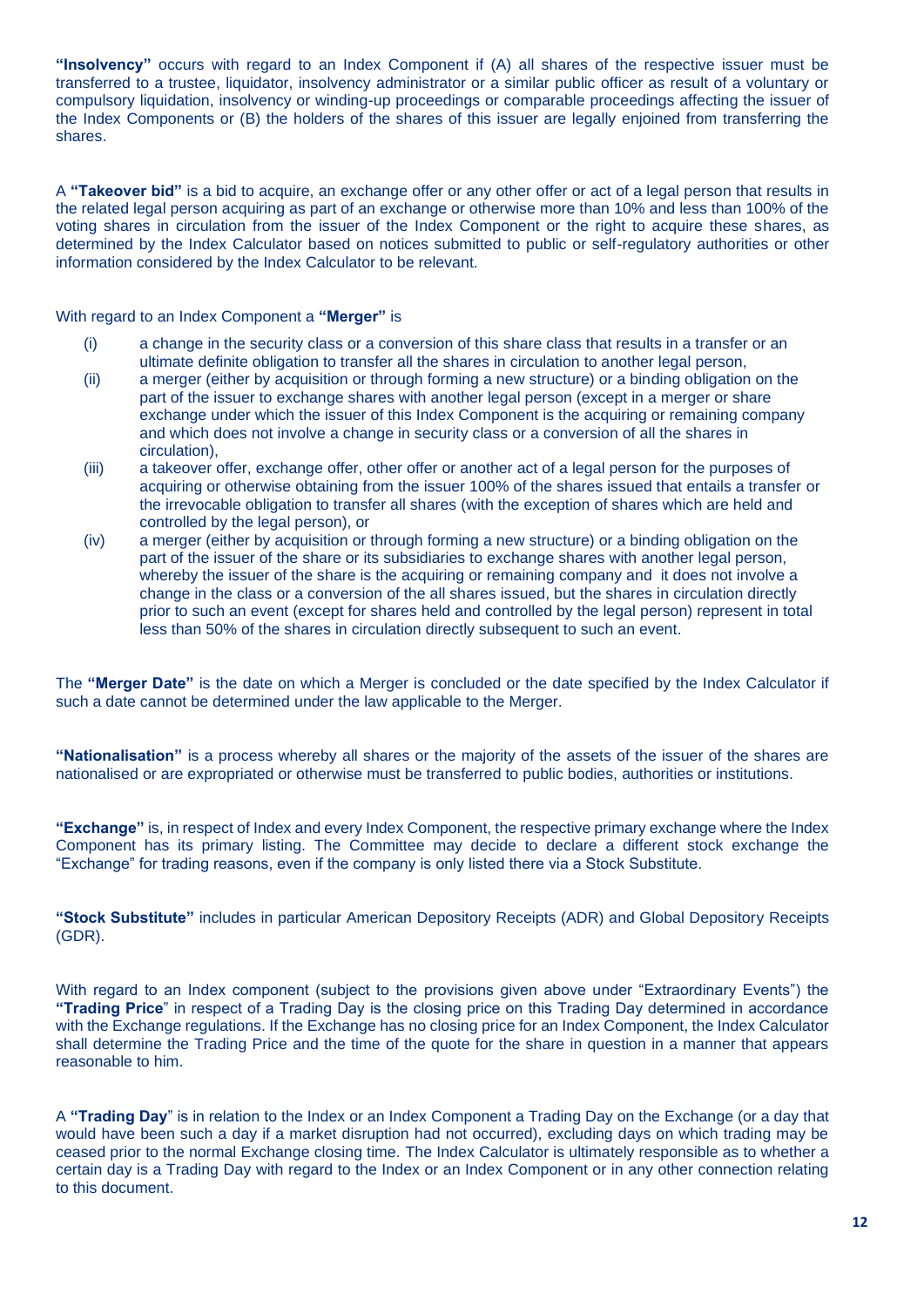A **"Business Day"** is a day on which the New York Stock Exchange is open for trading.

The **"Index Calculator"** is Solactive AG or any other appropriately appointed successor in this function.

The **"Index Currency"** is US Dollars.

**"Assets Under management"** is with regard to each of the ETF in the Index Universe on a Selection Day or Adjustment Day the value published as the Market Capitalization for this day.

As at the date of this document Market Capitalization is defined as the value of a company calculated by multiplying the number of shares outstanding of the company by its share price.

**"Adjustment Day"** is the third Thursday in January or the next Business Day if this happens to be a non-Business Day.

**"Selection Day"** is the second Thursday in January or the next Business Day if this happens to be a non-Business Day.

An **"Affiliated Exchange"** is with regard to an Index Component an exchange, a trading or quotation system on which options and futures contracts on the Index Component in question are traded, as specified by the Index Calculator.

# A "**Market Disruption Event**" occurs if

1. one of the following events occurs or exists on a Trading Day prior to the opening quotation time for an Index Component:

A) trading is suspended or restricted (due to price movements that exceed the limits allowed by the Exchange or an Affiliated Exchange, or for other reasons):

- 1.1. across the whole Exchange; or
- 1.2. in options or futures contracts on or with regard to an Index Component or an Index Component that is quoted on an Affiliated Exchange; or
- 1.3. on an Exchange or in a trading or quotation system (as determined by the Index Calculator) in which an Index Component is listed or quoted; or

B) an event that (in the assessment of the Index Calculator) generally disrupts and affects the opportunities of market participants to execute on the Exchange transactions in respect of a share included in the Index or to determine market values for a share included in the Index or to execute on an Affiliated Exchange transaction with regard to options and futures contracts on these shares or to determine market values for such options or futures contracts; or

2. trading on the Exchange or an Affiliated Exchange is ceased prior to the usual closing time (as defined below), unless the early cessation of trading is announced by the Exchange or Affiliated Exchange on this Trading Day at least one hour before

(aa) the actual closing time for normal trading on the Exchange or Affiliated Exchange on the Trading Day in question or, if earlier.

(bb) the closing time (if given) of the Exchange or Affiliated Exchange for the execution of orders at the time the quote is given.

**"Normal exchange closing time"** is the time at which the Exchange or an Affiliated Exchange is normally closed on working days without taking into account after-hours trading or other trading activities carried out outside the normal trading hours; or

3. a general moratorium is imposed on banking transactions in the country in which the Exchange is resident if the above-mentioned events are material in the assessment of the Index Calculator, whereby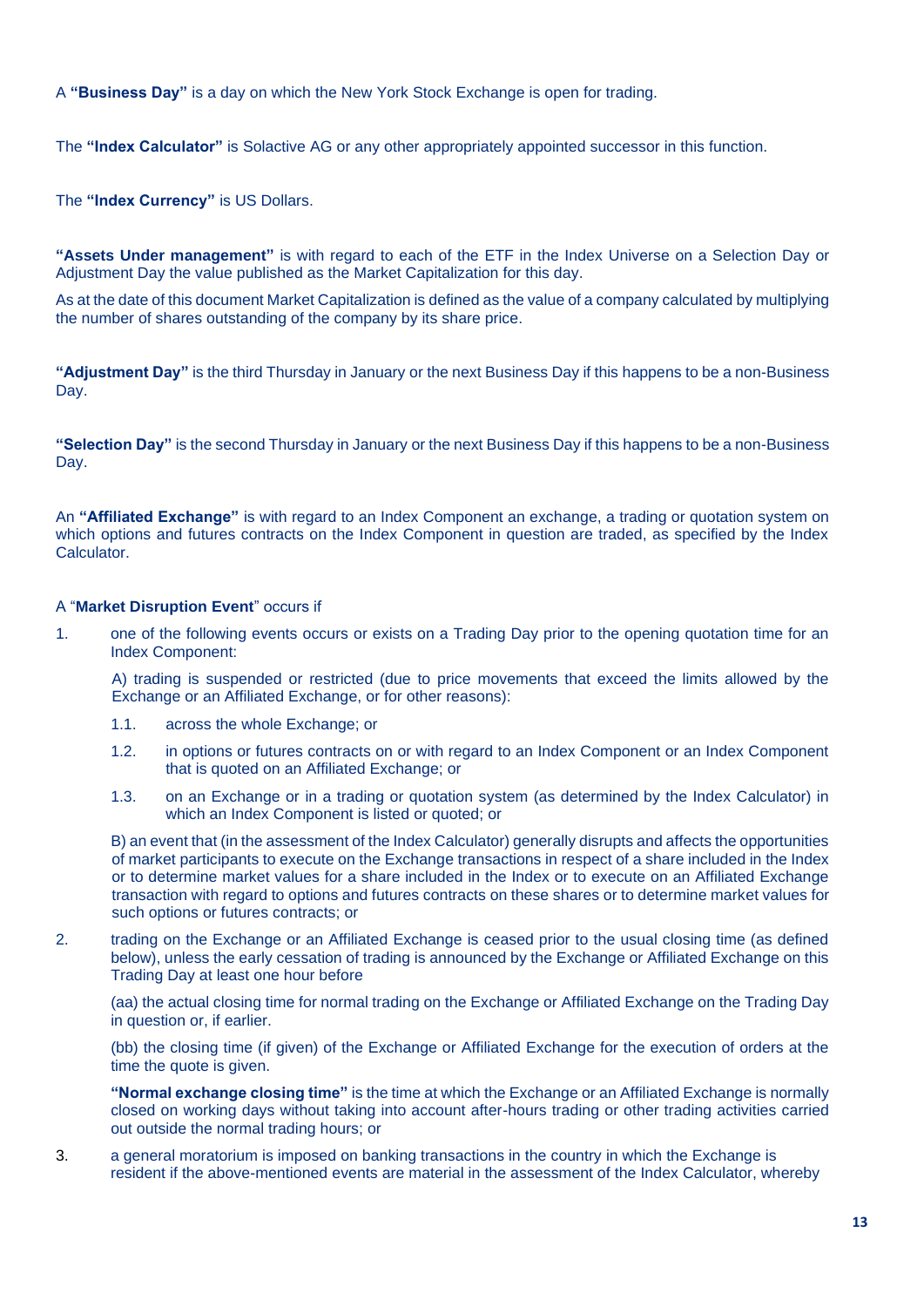the Index Calculator makes his decision based on those circumstances that he considers reasonable and appropriate.